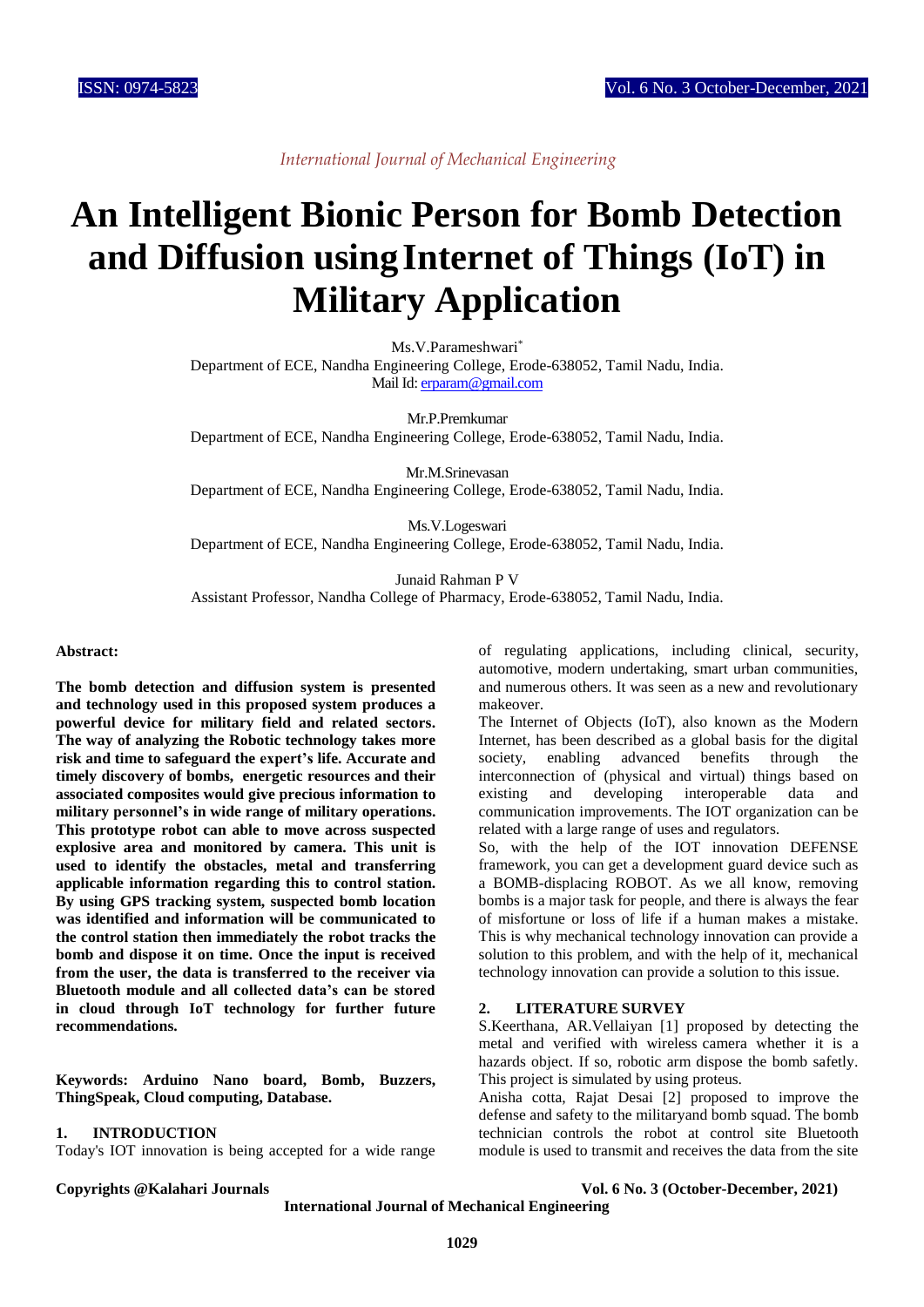to control unit and control unit to the site. DC motors for the elbow and the gripper of the robotic arm.

Chaitrali Jadhav, Shamli Gibile [3] proposed an android application to control whole system. The commands from android application are received by wifi device and microcontroller. Android application also involves in commands for robotic arm. Night vision camera is used to record accurate data from the site.

Saurabh Mahowadiwar, Priti pai [4] proposed serial communication with robot using Bluetooth technology. Bluetooth is connected to robot and commands are given throughandroid application.

Abhilash.V, PK.Mani [5] provided that wheeled robot get controls from the bomb squad experts using mobile phone.

Android application is used to control robotic arm. Blynk application is used.

#### **3. PROPOSED SYSTEM:**

In the proposed framework, the two fundamental parts mechanical arm and the body are constrained by specialists through Bluetooth. Camera is utilized to confirm whether the item is dubious. Camera is for video input so administrator can work all the more effectively. The activity of robot is constrained by utilizing remote module so it can give more scope of activity. Gained information is put away in cloud utilizing Wi-Fi module for the further interaction.

# **4. BLOCK DIAGRAM:**



Figure 4.1 Block diagram of the proposed system

When the suspicious material is identified with the help of metal detector sensor that material is verified by experts through camera[15]. The gained data send to data centre through wifi module[17]. To identify the bomb nature like temperature and other features additional sensors like temperature and gas sensor are attached[16]. If the bomb is detected with the help of gripper picking, placing and cutting functions can be done. The commands for the arm and robotic vehicle received from android application. The android application involves commands like forward, backward, right and left to control the robotic arm. The data are gained in data can be view through things peak.

At the point when the dubious material is related to the assistance of metal finder sensor. That material is checked by specialists through camera. The acquired information ship off server farm through Wi-Fi module. To recognize the bomb nature like temperature and different highlights extra sensors like temperature and gas sensor are joined. On the off chance that the bomb is identified with the assistance of gripper picking, setting and cutting capacities should be possible. The orders for the arm and automated vehicle got from android application. The android application includes orders like forward, in reverse, both ways to control the mechanical arm. The information are acquired in

information can be see through thingspeak.

#### **HARDWARE DESCRIPTION:**

#### Arduino Nano

The Arduino Nano is a single- board microcontroller analogous to ATmega328p. It provides the similar specification and connectivity of Arduino Uno board, but comparatively lower than the Arduino Uno board. It has 14 digital I/O pins (plus 6 can PWM O/P pins) and 8 analog input pins.

It operates in 5volt operating voltage. It can be accessed through a type-b micro USB port and also through a 9v battery.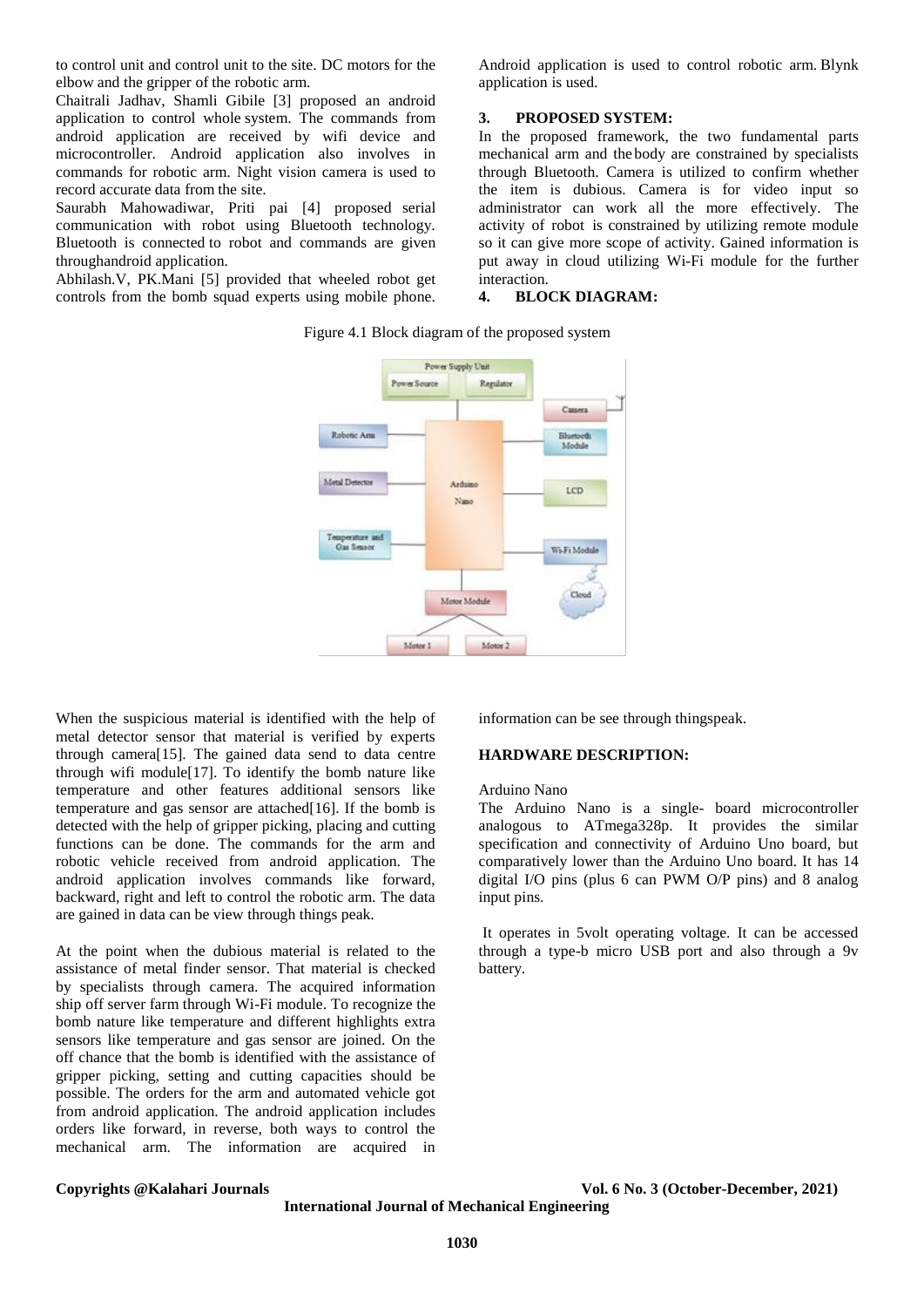

Figure 5.1 Arduino Nano

# **NODE MCU- ESP8266**

Node MCU (Node Micro Controller Unit) is a low-cost open source IoT platform. It initially included firmware which runs on the ESP8266, Wi-Fi, SoC from Espressif Systems and hardware which was based on the ESP-12 module. Later, support for the ESP32 32-bit MCU was added. That settles on it an astounding decision for the Internet of Things (IoT) ventures, everything being equal.



Figure 5.2 Node MCU

#### **Bluetooth module HC05**

In terms of hardware and communication, email is rapidly displacing the cable connection. It is designed to take the place of

link associations. To communicate with the devices,<br>e HC-05 uses sequential correspondence. It is the HC-05 uses sequential<br>typically used to conne connect small devices such as cell phones to trade records over a short-range distant connection. The 2.45GHz recurrence band is used. The information exchange rate can vary up to 1Mbps and is within a 10 metre range. The HC-05 module may operate on a 4-6V power supply. It maintains baud rates of 9600, 19200, 38400, and 57600, among others. It's possible that it'll be used in Master-Slave mode. which possible that it'll be used in Master-Slave mode, which<br>means it won't send or receive data from outside means it won't send or receive data from sources.



Figure 5.3 Bluetooth module HC05

#### **Inductive Proximity Sensor**

This metal sensor is an inductive sensor, which means it generates current when metal comes close to it. This sensor could be a non-contact electronic sensor that detects the location of metal objects. The detection range is based on the identification of such a metal.

Items made of ferrous metals, such as iron and steel, have a wide detecting range, whereas nonferrous metals, such as aluminium and copper, can reduce the detecting range by 60%. An inductive sensor is sometimes referred

to as an inductive closeness switch since the yield of an enlistment sensor has two possible expresses.

The inductance of the circle varies with the texture inside it, and because metals are obviously more effective transmitters than other materials, the current flowing through the circle expand when metal is present. Detecting hardware that sign pass loyal another gadget at any moment metal is detected is frequently used to identify this adjustment.

**Copyrights @Kalahari Journals Vol. 6 No. 3 (October-December, 2021) International Journal of Mechanical Engineering**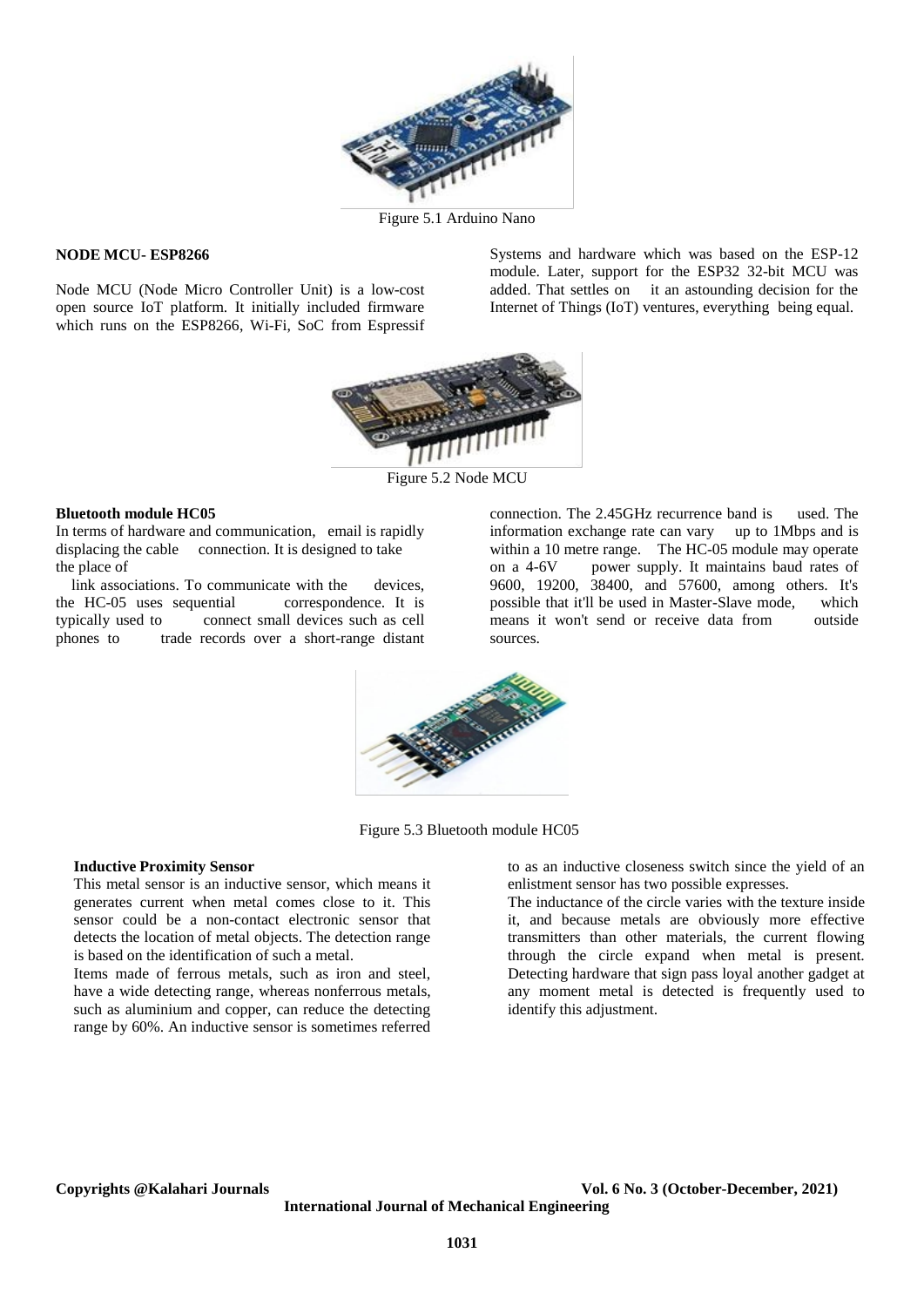

Figure 5.4 Inductive Proximity Sensor

#### **Temperature sensor**

The DHT11 is a humidity and temperature sensor that outputs digital data. DHT11 communicates with a outputs digital data. DHT11<br>microcontroller (e.g., Ardu microcontroller (e.g., Arduino) to produce a quick result.<br>It is a low-cost humidity and temperature sensor that low-cost humidity and temperature sensor that is dependable and stable over time. It measures the surrounding ambient air with a capacitive humidity sensor and thermistor and delivers a digital signal on the data pin (no analogue input pins are needed). It is quite simple to use, and libraries and sample code for Arduino simple to use, and libraries and sample and Raspberry Pi are available. This module simplifies the connection of a DHT11 device to a microcontroller by including a pull-up resistor for usage with the sensor. To use the sensor, only three connections are required: Vcc, Gnd, and Output.



Figure 5.5 DHT11 Temperature and Humidity sensor

#### **Gas Sensor**

Gas sensors (also known as gas finders) are electronic devices that can detect and identify different types of gases. They are typically utilized to discriminate between dangerous and sensitive gases and to determine gas fixation. Gas sensors are used to detect gas spills in manufacturing lines and assembly offices, as well as smoke and carbon monoxide in residences. The size

(portable and fixed), range, and detecting capacity of gas sensors vary widely. They are frequently required for a larger integrated structure, such as hazardous materials or security systems, and they're usually coupled with a noticeable caution or interface. Gas sensors must be adjusted more frequently than other types of sensors since they are constantly associating with air and other gases.



Figure 5.6 Gas Sensor

#### **5.7 Wireless Camera**

The video signals are captured from the image supplied by the remote camera's built-in antenna. With the help of the radio receiver, these signals are received on the client side. The radio receiver contains a tuner, which allows the client to tune the receiver for different stations.

# **5.8 LCD**

LCD (Liquid Crystal Display) is a sort of level board display that use fluid jewels as its primary mode of operation. LEDs are commonly found in cell phones,

televisions, computer screens, and instrument boards, and they offer a diverse variety of applications for customers and businesses. LCDs were a significant advancement over the technology they replaced, which included light-emitting diode (LED) and gas-plasma displays. LCD technology allowed for thinner displays than cathode beam tube (CRT) technology. LCDs require substantially less energy to burn through than work that is based on the principle of obstructing light rather than transmitting it. Whereas an LED emits light, the fluid jewels in an LCD produce an image with the help of a backdrop illumination.

#### **Copyrights @Kalahari Journals Vol. 6 No. 3 (October-December, 2021)**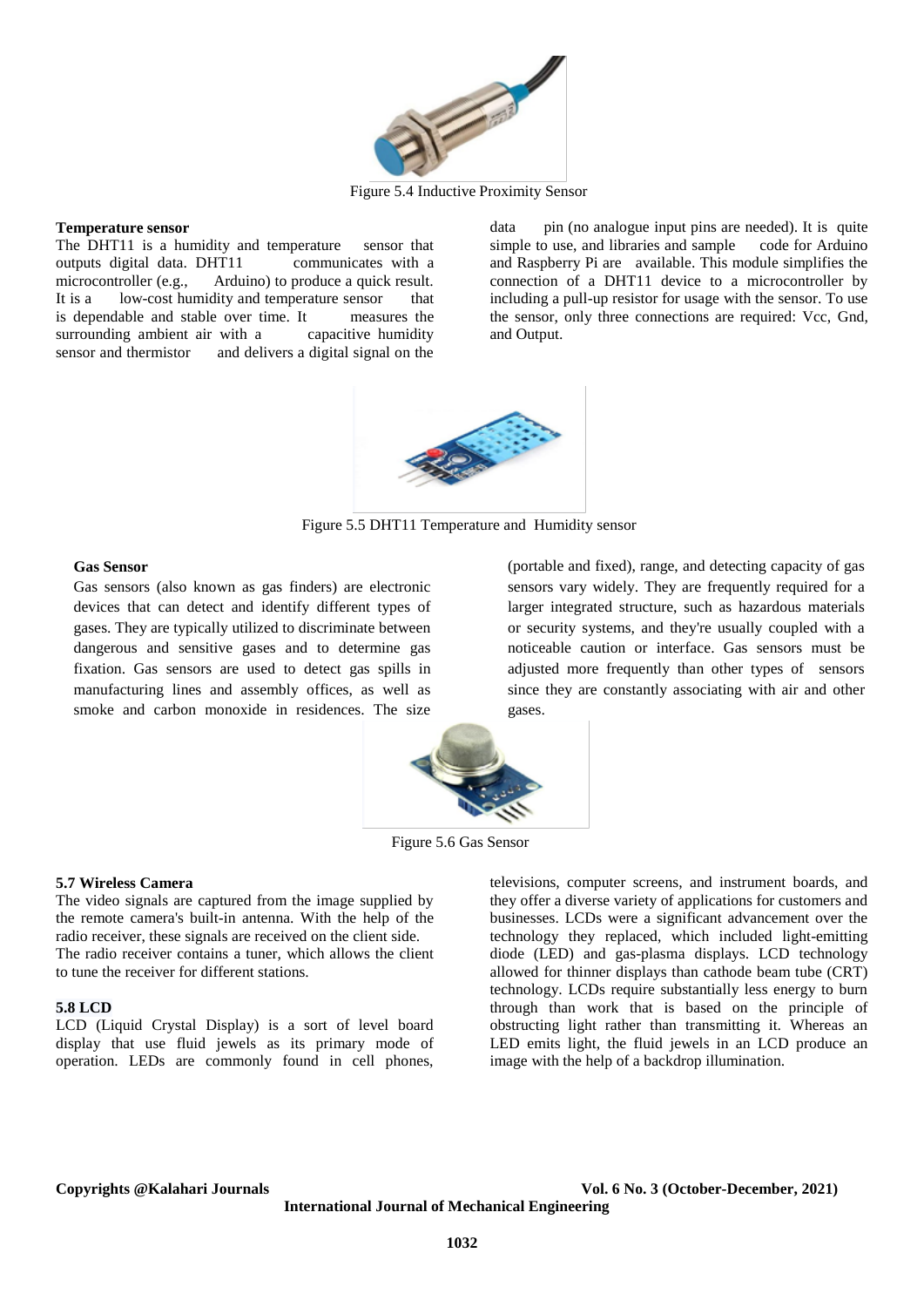

Figure 5.8 LCD

#### **5.9 Gripper Arm**

Grippers are gadgets that empower robots to get and hold objects. At the point when joined with a communitarian (or 'cobot') modern robot arm, grippers empower producers to computerize key cycles, like investigation, gathering, pick and spot and machine tending. It's valuable to consider grippers like the human hand; they are situated toward the finish of the arm and their capacities permit you to consolidate the strength of an arm with the mastery of a hand. This mix opens up an immense scope with cobots, from stacking huge boxes to taking care of little, sensitive electronic segments.



Figure 5.9 Gripper Arm

#### **5.10 Motor Driver**

The L293D is a two-channel H-Bridge engine driver that can power two DC engines or a single stepper motor. Because the shield has two L293D engine driver chipsets, it can operate up to four DC engines independently, making it suitable for developing four-wheel robot stages. The shield includes four H-Bridges, each of which may deliver up to 0.6A to the engine. The shield also includes a 74HC595 motion register, which converts four Arduino advanced pins to eight bearing control pins on two L293D chips.



Figure 5.10 L293D Motor driver Module

# **5. THINGSPEAK:**

Thing Speak is an IoT investigation platform that allows us to visualise and break down real-time data streams in the cloud. Thing Speak provides real-time representations of data sent in by client devices. It can run MATLAB code in Thing Speak, and it's ready to conduct an online evaluation and cycling of real data. In IoT frameworks, Thing Speak is frequently used for model showing. The Internet of Things (IoT) is a new trend in which a large number of installed gadgets (things) are connected to the Internet. These connected devices communicate with people and objects, and they occasionally provide detecting data.

#### **6. THINGSPEAK:**

Thing Speak is an IoT investigation platform that allows us to visualise and break down real-time data streams in the cloud. Thing Speak provides real-time representations of data sent in by client devices. It can run MATLAB code in Thing Speak, and it's ready to conduct an online evaluation and cycling of real data. In IoT frameworks, Thing Speak is frequently used for model showing. The Internet of Things (IoT) is a new trend in which a large number of installed gadgets (things) are connected to the Internet. These connected devices communicate with people and objects, and they occasionally provide detecting data.

#### **Copyrights @Kalahari Journals Vol. 6 No. 3 (October-December, 2021)**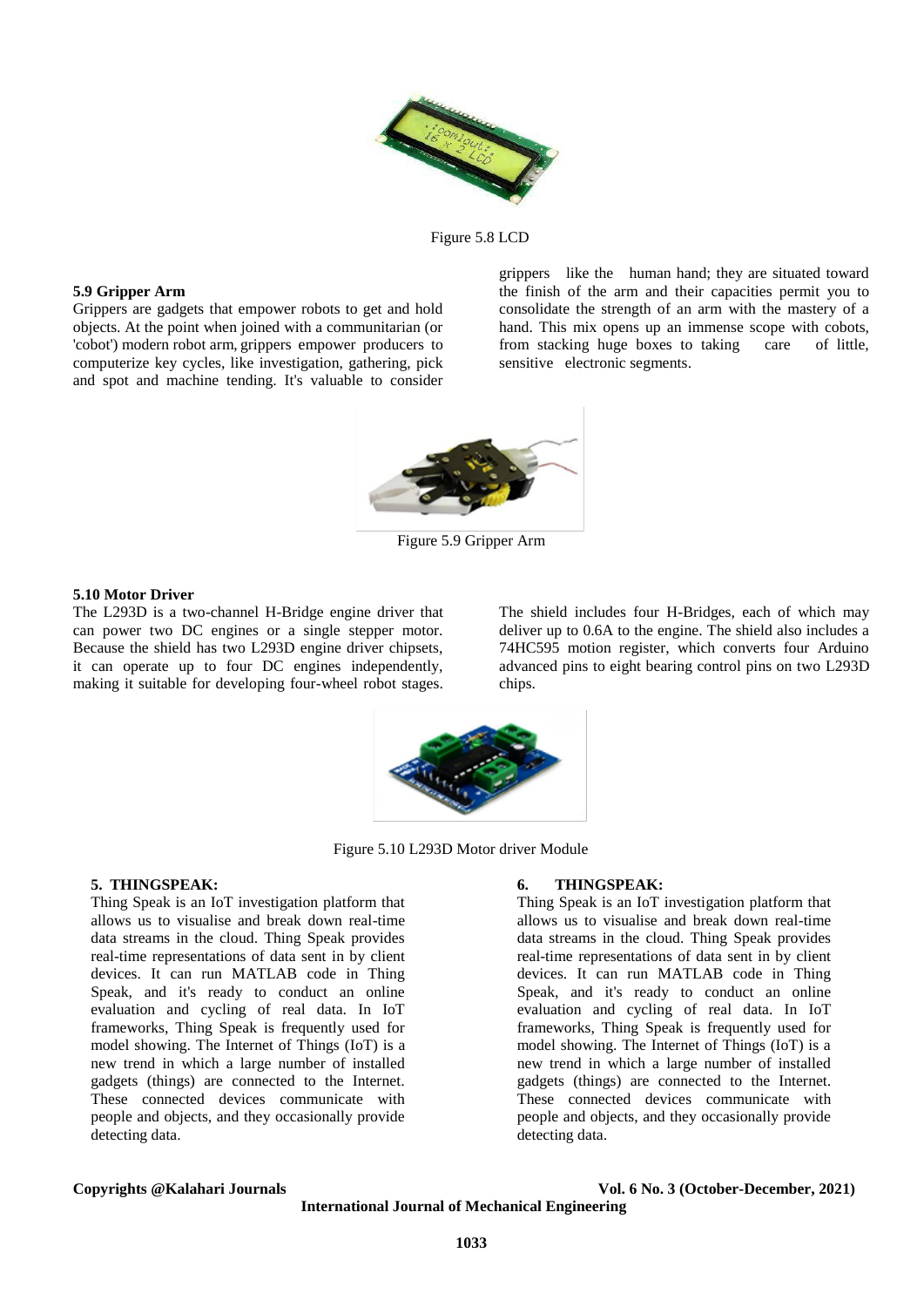



distributed storage and distributed computing assets any place the data is handled and dissected to acquire significant bits of knowledge. Modest distributed computing power and expanded gadget network is empowered this pattern. IoT arrangements designed for some, applications like natural perception and the board, wellbeing observing, vehicle armada checking, home computerization, modern mechanization and control.

On the left, we have the reasonable gadgets (the ―things‖ in IoT) that live at the edge of the organization. These gadgets gather genuine field data and contain things like wearable gadgets, remote temperature sensors, heart beat screens, and water powered pressing factor sensors, and machines on the plant floor

In the center, we have the cloud any place data

# **7. RESULTS AND DISCUSSION:**

# **a. Output of the Proposed Model**



Figure 7.1 Output of the proposed model

# **i. Controlling keys of the robot**

| S.No | <b>Robot Movement</b>    | <b>Key</b> |
|------|--------------------------|------------|
|      | <b>Forward Movement</b>  |            |
|      | <b>Backward Movement</b> |            |
|      | Movement towards Left    |            |

from a few sources is gathered and broke down in genuine time, normally by an IoT investigation stage planned. The correct part of the chart portrays the calculation advancement identified with the IoT application.

By performing a recorded examination on the data, a specialist or researcher tries to incorporate knowledge into the obtained data. In this case, real-time data is fed from the IoT stage into a desktop programming environment, allowing the architect or researcher to demonstrate the calculations that will eventually run in the cloud or on the physical device. Every one of these elements is included in an IoT framework. Thing Speak is a cloud-based platform that allows users to quickly acquire and analyse data from webconnected sensors.

| Movement towards Right   |  |
|--------------------------|--|
| Stop the Movement        |  |
| Gripper Expands          |  |
| <b>Gripper Contracts</b> |  |

**Copyrights @Kalahari Journals Vol. 6 No. 3 (October-December, 2021)**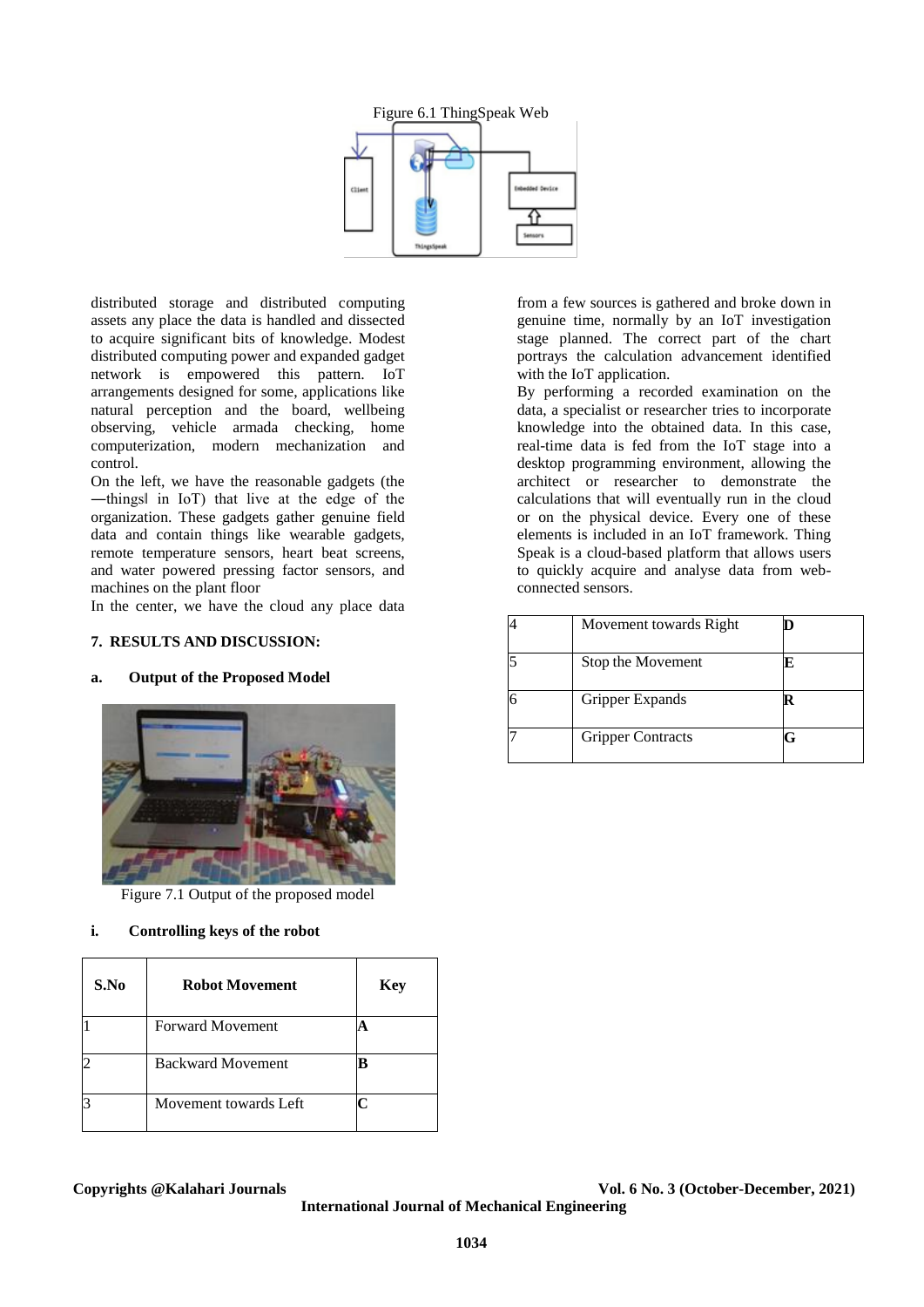# movements of the robots.

User gives the input to the application. It is transmitted through the Bluetooth module from the mobile application to control the













The above figures show the humidity, temperature, and gas level by the sensors from the surrounding field and also buzzer ill alerts us when the bomb is detected bythe detector.

### **Graphical View in ThingSpeak**

The x-axis denotes the time or days and the y-axis shows the sensor readings at a specific instant. The information can be kept hidden or it very well may be made accessible freely. The recorded data is regularly seen by an individual anyway the progressions inside the express channel are frequently made by the proprietor of that individual channel.

#### **Copyrights @Kalahari Journals Vol. 6 No. 3 (October-December, 2021)**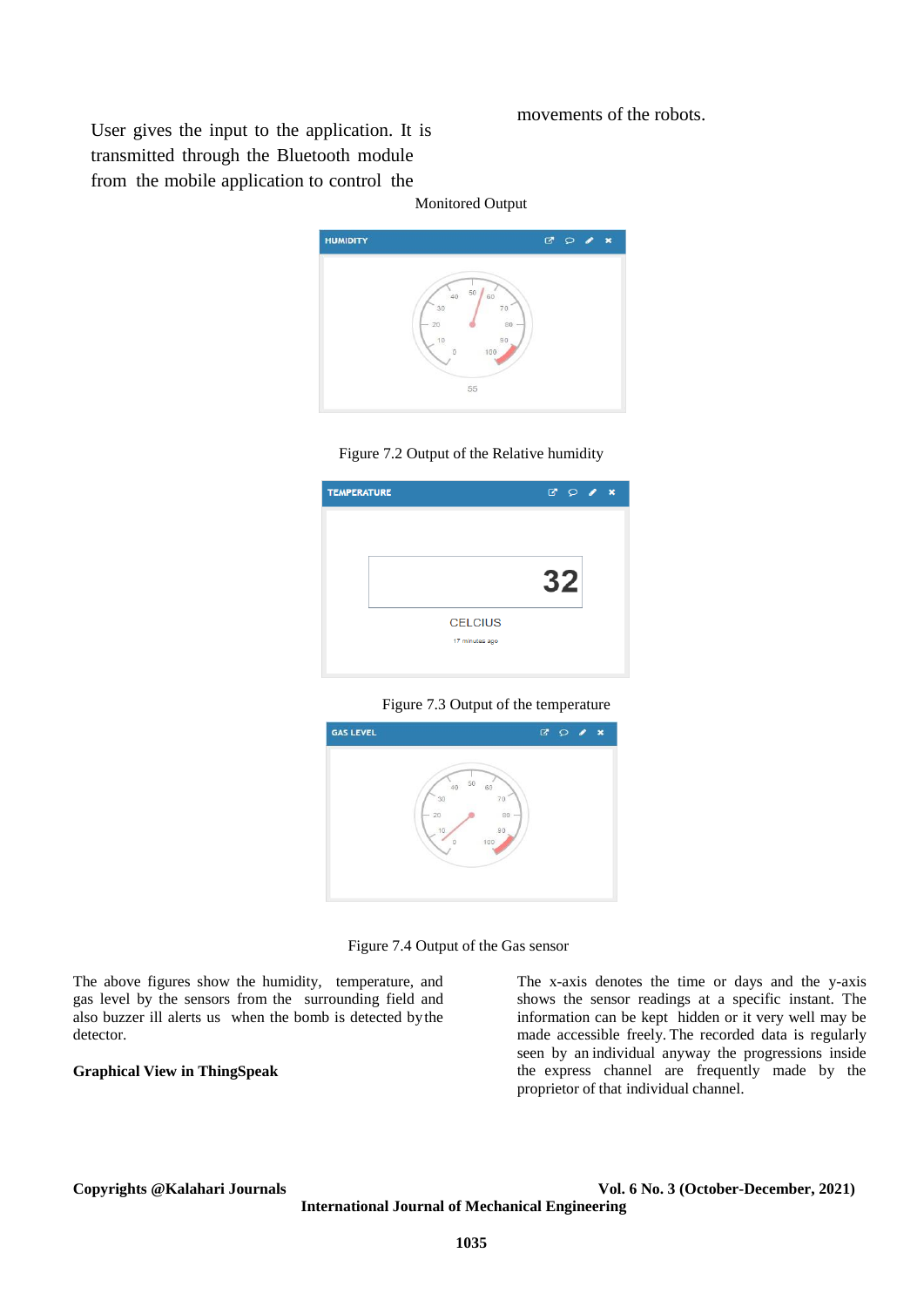

Figure 7.5 Metal detector graphical view



Figure 7.6 Graphical view of Humidity



Figure 7.7 Graphical view of temperature



Figure 7.8 Gas detector graphical view

**Copyrights @Kalahari Journals Vol. 6 No. 3 (October-December, 2021) International Journal of Mechanical Engineering**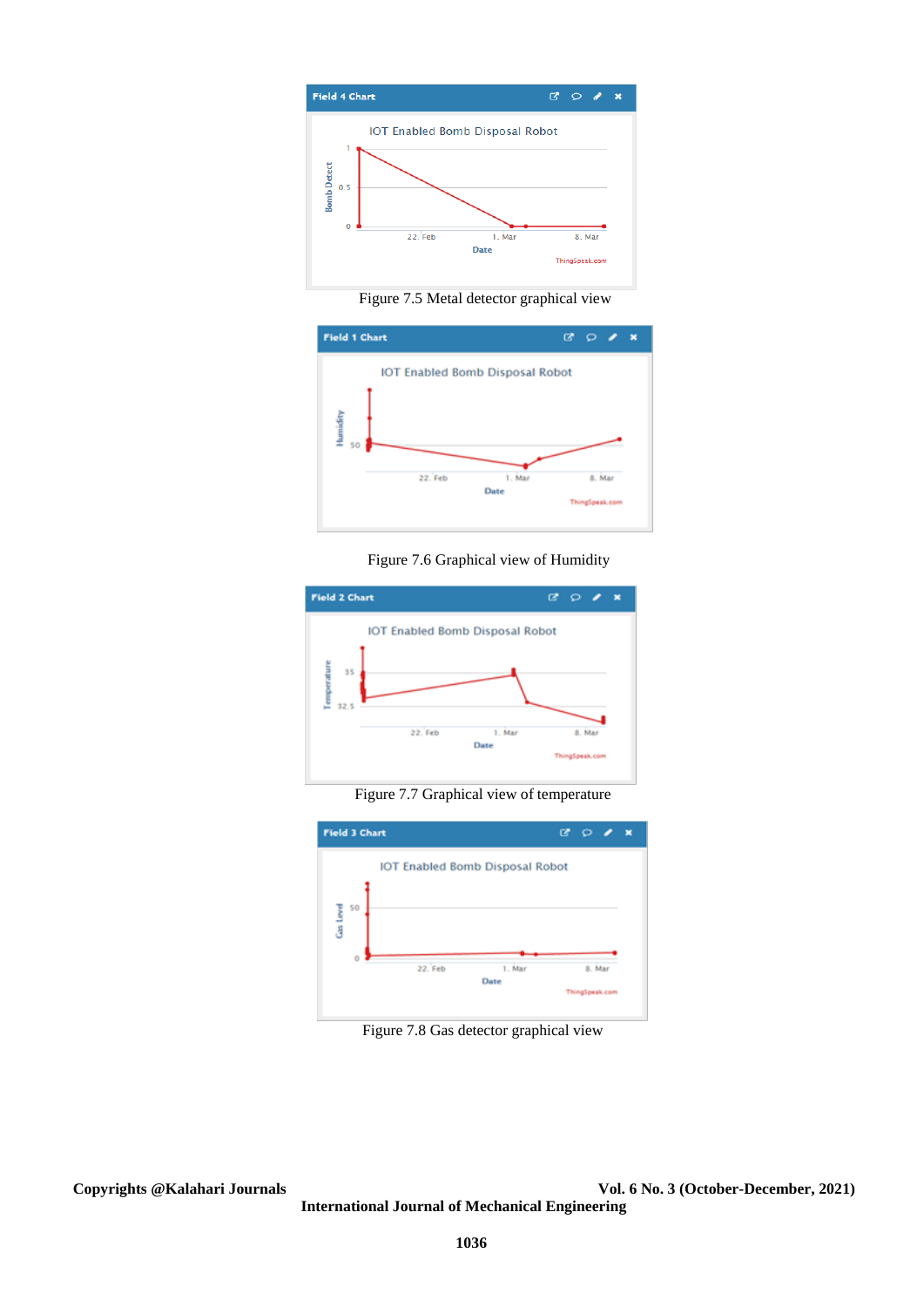The above figures 7.5, 7.6, 7.7, 7.8 shows that the monitoring sensors output in graphical view. The reading will keep till the individual himself doesn't wish to work the data out.

### 8. CONCLUSION:

Accordingly proposed system manages the cost of openness to plan of straightforward robots which help military applications. Manual control is applied to distantly control the robot from control room. At whatever point signal cautions by distinguishing a metal, a remote camera fixed in robot is used to check whether it is a dangerous object. In the event that so the robotic arm is physically controlled to incapacitate the bomb securely and the attributes of bomb and other information are put away in cloud for future reference. By utilizing this innovation we can recognize the bomb as right on time as could really be expected and being destroy it effectively with the goal that we can without much of a stretch save the existence of human. In this way planned robot could supplant bomb disposal crew in military and police.